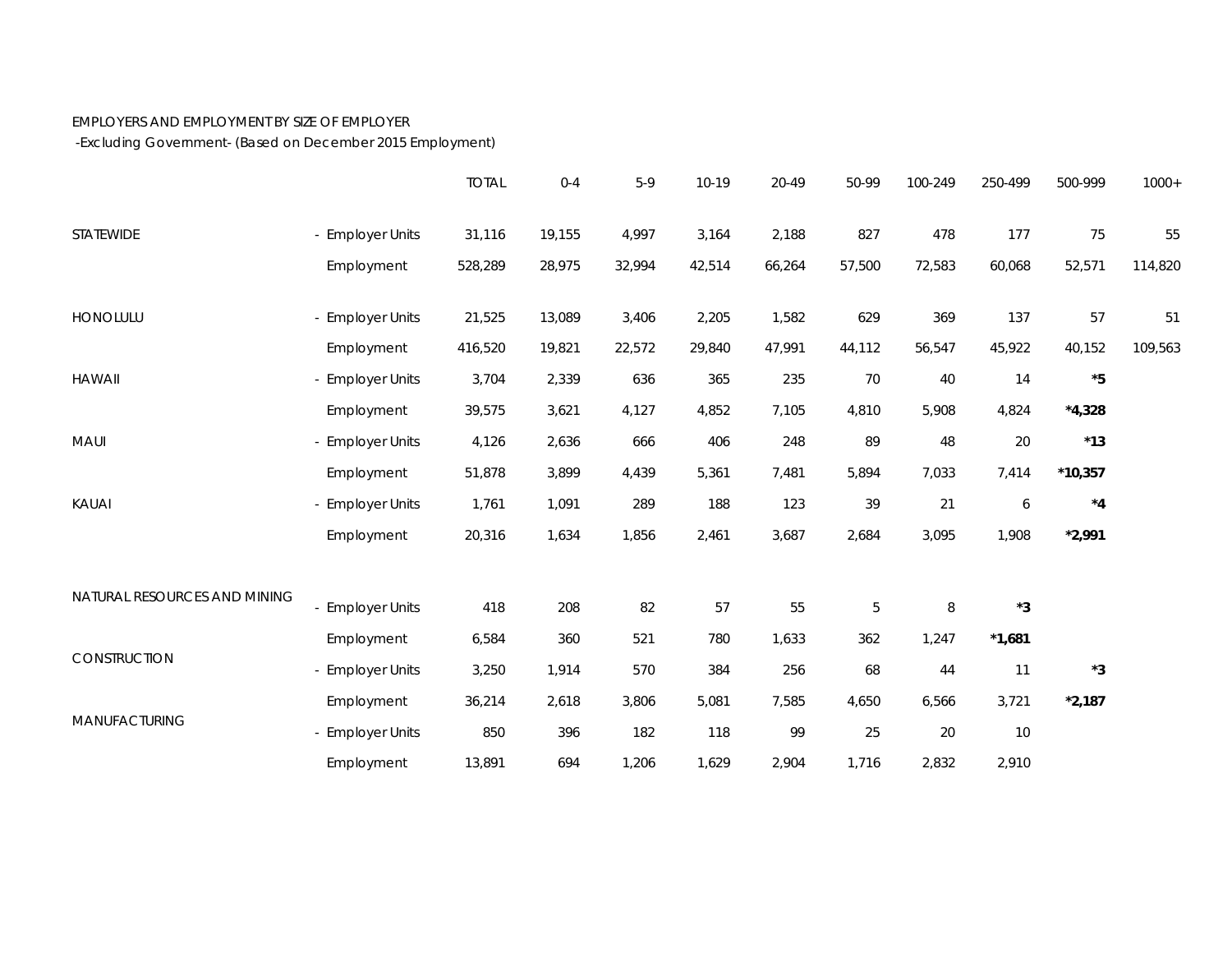## EMPLOYERS AND EMPLOYMENT BY SIZE OF EMPLOYER

-Excluding Government- (Based on December 2015 Employment)

|                                                                                                                |                       | <b>TOTAL</b> | $0 - 4$ | $5-9$ | 10-19 | 20-49 | 50-99       | 100-249     | 250-499        | 500-999    | $1000+$        |
|----------------------------------------------------------------------------------------------------------------|-----------------------|--------------|---------|-------|-------|-------|-------------|-------------|----------------|------------|----------------|
| <b>WHOLESALE TRADE</b>                                                                                         | - Employer Units      | 1,831        | 1,189   | 293   | 156   | 125   | 44          | 20          | $^{\star}4$    |            |                |
|                                                                                                                | Employment            | 17,310       | 1,810   | 1,936 | 2,092 | 3,772 | 3,007       | 3,294       | $*1,399$       |            |                |
| <b>RETAIL TRADE</b>                                                                                            | - Employer Units      | 2,799        | 1,455   | 558   | 348   | 225   | 95          | 71          | 24             | 11         | 12             |
| <b>TRANSPORTATION AND UTILITIES</b>                                                                            | Employment            | 76,262       | 2,664   | 3,691 | 4,666 | 6,921 | 6,650       | 11,131      | 8,124          | 8,003      | 24,412         |
|                                                                                                                | - Employer Units      | 858          | 415     | 143   | 109   | 102   | 43          | 19          | 18             | 5          | $\overline{4}$ |
| <b>INFORMATION</b><br><b>FINANCE AND INSURANCE</b>                                                             | Employment            | 31,094       | 625     | 939   | 1,510 | 3,058 | 3,170       | 2,918       | 6,043          | 3,556      | 9,275          |
|                                                                                                                | - Employer Units      | 623          | 465     | 60    | 39    | 28    | 15          | $\mathsf q$ | $\sqrt{3}$     | $*_{4}$    |                |
|                                                                                                                | Employment            | 9,649        | 408     | 393   | 508   | 905   | 1,055       | 1,489       | 1,052          | $*3,839$   |                |
|                                                                                                                | - Employer Units      | 1,068        | 767     | 125   | 79    | 44    | 24          | 19          | $\mathbf 5$    | $^\star 5$ |                |
| REAL ESTATE AND RENTAL AND<br><b>LEASING</b>                                                                   | Employment            | 18,304       | 1,155   | 802   | 1,078 | 1,349 | 1,773       | 2,643       | 1,539          | $*7,965$   |                |
|                                                                                                                | - Employer Units      | 1,590        | 1,185   | 217   | 105   | 45    | 25          | $\, 8$      | $^\star 5$     |            |                |
|                                                                                                                | Employment            | 11,320       | 1,901   | 1,425 | 1,426 | 1,315 | 1,753       | 1,104       | $*2,396$       |            |                |
| PROFESSIONAL AND TECHNICAL<br><b>SERVICES</b>                                                                  | - Employer Units      | 4,306        | 3,330   | 470   | 281   | 151   | 50          | $*24$       |                |            |                |
|                                                                                                                | Employment            | 22,753       | 4,376   | 3,114 | 3,810 | 4,483 | 3,313       | $*3,657$    |                |            |                |
| MANAGEMENT OF COMPANIES AND<br><b>ENTERPRISES</b>                                                              | <b>Employer Units</b> | 237          | 185     | 17    | 16    | 13    | $^{\star}6$ |             |                |            |                |
|                                                                                                                | Employment            | 2,440        | 205     | 116   | 240   | 389   | $*1,490$    |             |                |            |                |
| ADMINISTRATIVE & SUPPORT & WASTE<br>MANAGEMENT & REMEDIATION<br><b>SERVICES</b><br><b>EDUCATIONAL SERVICES</b> | <b>Employer Units</b> | 2,290        | 1,470   | 288   | 223   | 143   | 86          | 44          | 21             | 8          | $\overline{7}$ |
|                                                                                                                | Employment            | 61,163       | 1,986   | 1,869 | 2,970 | 4,519 | 5,982       | 7,059       | 6,850          | 5,215      | 24,713         |
|                                                                                                                | - Employer Units      | 620          | 378     | 86    | 70    | 47    | 15          | 16          | $\overline{4}$ | $*_{4}$    |                |
|                                                                                                                | Employment            | 14,083       | 514     | 583   | 945   | 1,518 | 1,073       | 2,241       | 1,480          | $*5,729$   |                |